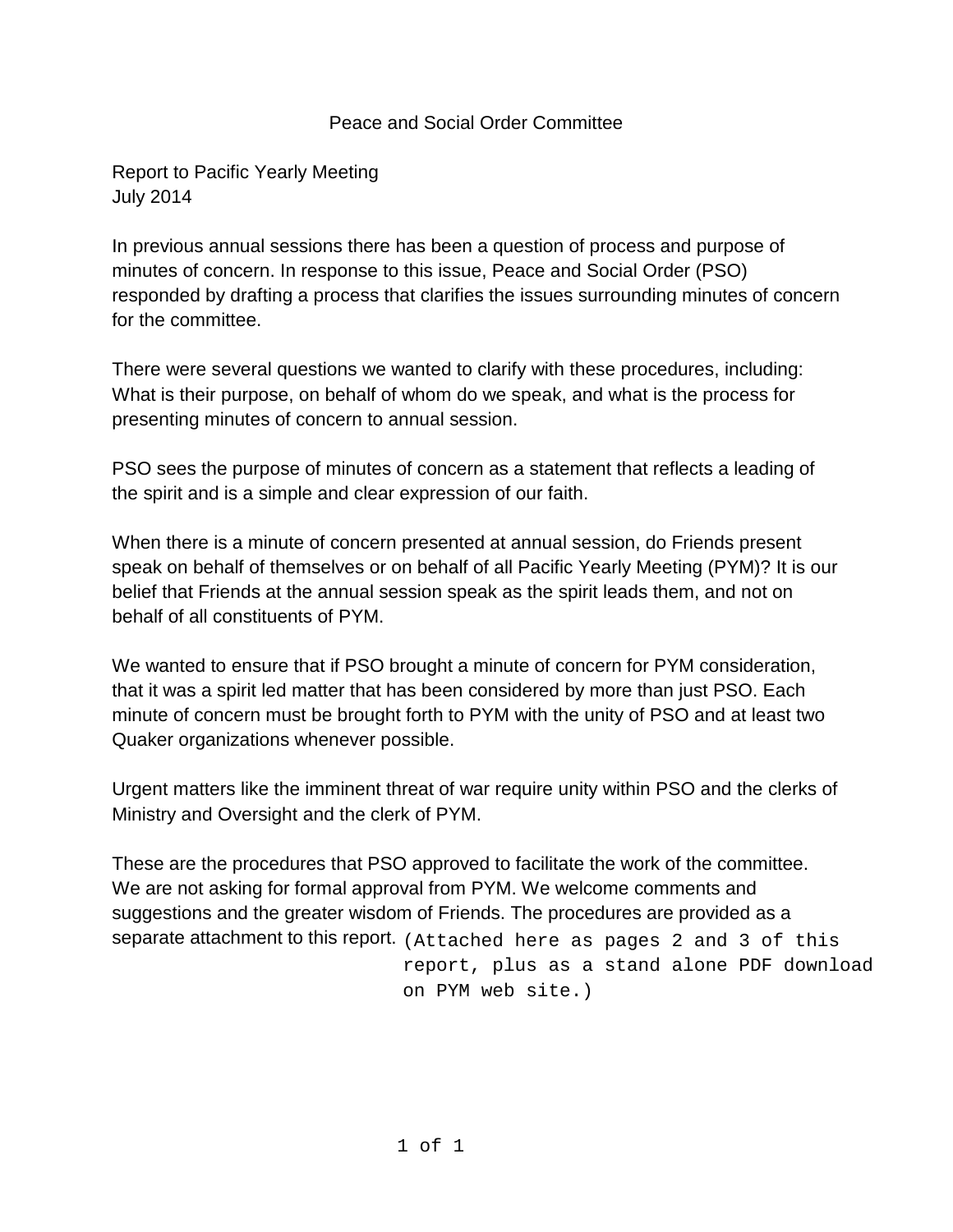# **Procedures for Presenting a Minute of Concern at Pacific Yearly Meeting Annual Session**

# **Purposes of minutes of concern:**

- 1. To draw upon the collective wisdom and spiritual power of Friends present at the Pacific Yearly Meeting (PYM) Annual Session in order to insure that the minute is accurate, faithful to our Quaker testimonies and truly reflects a leading of the Spirit among Friends as we understand it.
- 2. To lend the authority of the PYM Annual Session to concerns brought by a local or quarterly meeting, an individual with a leading, or a Quaker organization, thus increasing the effectiveness of those under the weight of this concern. Others, including elected officials, pay more attention when a statement comes from a large representative body rather than from a local one or an individual.
- 3. To insure that the minute circulates as widely as possible.

#### **Wording of a minute of concern:**

A minute of concern is a simple and clear expression of our faith. It consists of a short background statement regarding the concern followed by a brief minute that takes a position and recommends an action. The background statement and minute will be considered separately. The background statement may be used when the clerk is authorized to send a letter to elected officials, organizations and "Friends everywhere."

# **Seasoning Minutes of Concern Prior to the Annual Session;**

- 1. Friends gathered at the Annual Session have authority to speak on behalf of themselves, but do not speak for all constituent members of Pacific Yearly Meeting. Thus minutes of concern approved at the Annual Session are spirit led statements by those gathered at the Annual Session, and are not binding on constituent monthly meetings, their members and attenders. This understanding is analogous to the practices of Friends Committee on National Legislation, which gathers input from a broad spectrum of Friends but does not claim to speak on behalf of all Friends. Although the Annual Session has representatives from constituent Meetings in Pacific Yearly Meeting, Friends at the Annual Session seek to be led by the promptings of the Spirit present amongst them at the time they gather, and not by their notions of what their local Meetings might want. Thus minutes approved by those at the Annual Session should begin with an explicit qualification: *'Friends gathered at the \_\_th Annual Session of Pacific Yearly Meeting, held in \_\_(LOCATION)\_\_\_\_ on \_\_\_\_\_\_(DATE), after careful discernment, approved the following minute. Etc.'*
- 2. Minutes of concern presented to PYM Annual Session by Peace and Social Order Committee (PSO) reflect spirit led matters that Meetings, individual Friends, and Quaker organizations have considered and acted upon. In all cases,